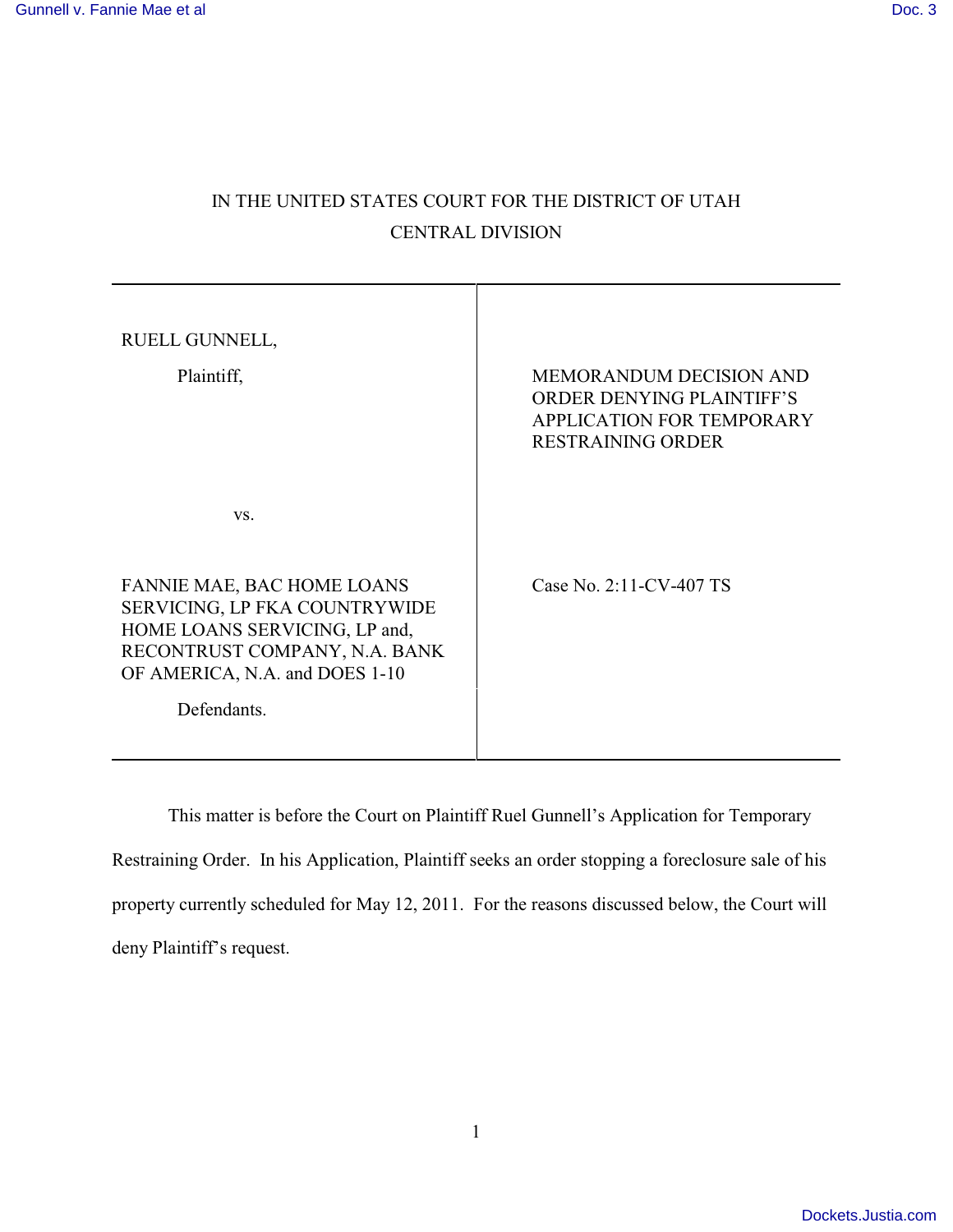#### I. FACTUAL BACKGROUND

On July 23, 2003, Plaintiff entered into a loan transaction with America's Wholesale Lender for \$322,700. That loan transaction was secured by a Deed of Trust.<sup>1</sup> The Deed of Trust identifies MERS as the beneficiary.<sup>2</sup> The Deed of Trust explains that MERS has the right to foreclose and sell the property. 3

Plaintiff, at some point, began experiencing financial difficulties and could not keep up with the payments required. Plaintiff then contacted Bank of America in an effort to seek a modification. It is unclear from the Verified Complaint whether Bank of America ever agreed to a modification, but Plaintiff represents that he sent modified payments. The modified payments were not accepted and foreclosure proceedings began.

Plaintiff filed his Complaint on May 4, 2011. Plaintiff brings a number of claims against Defendants, including claims: (1) under 42 U.S.C. §§ 1981, 1982, 1983, and 1988 against ReconTrust; (2) that Utah's non-judicial foreclosure system is unconstitutional; (3) under state RICO law; (4) for injunctive relief; (5) for accounting; (6) under the Fair Debt Collection Practices Act; (7) for declaratory judgment; (8) for slander of title; (9) for quiet title; (10) relating to the Home Affordable Modification Program; (11) for negligence; (12) for infliction of emotional distress; and (13) for breach of contract.

 $\mathbf{I}d$ .

*Id*. 3

 $1$ Docket No. 1, Ex. A.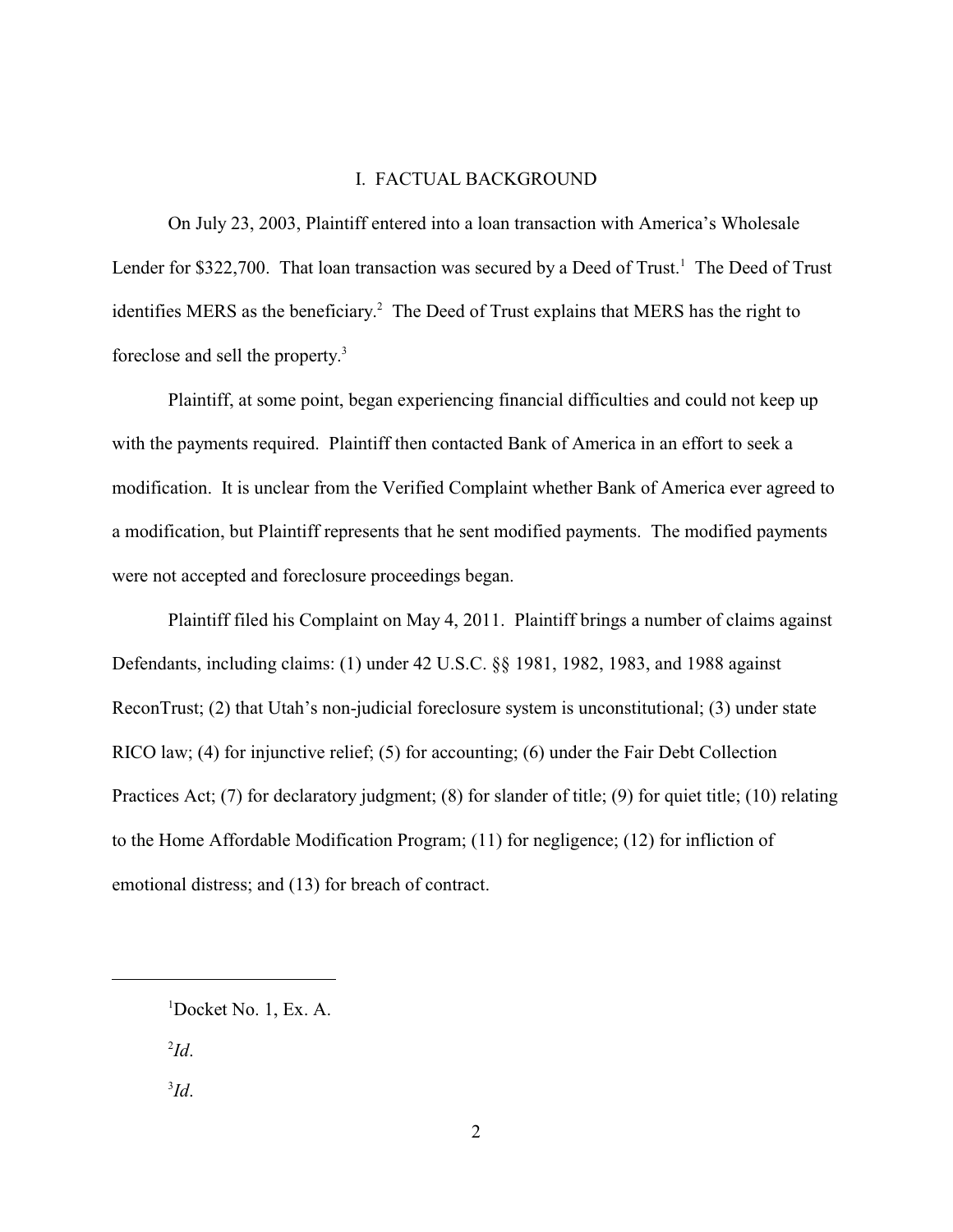Plaintiff has since filed the instant Application for Temporary Restraining Order. In his

Application, Plaintiff seeks an *ex parte* temporary restraining order stopping a foreclosure sale

currently scheduled for May 12, 2011.

## II. DISCUSSION

## A. EX PARTE TEMPORARY RESTRAINING ORDER

As stated, Plaintiff seeks an *ex parte* temporary restraining order. Fed.R.Civ.P. 65(b)

provides:

The court may issue a temporary restraining order without written or oral notice to the adverse party or its attorney only if: (A) specific facts in an affidavit or a verified complaint clearly show that immediate and irreparable injury, loss, or damage will result to the movant before the adverse party can be heard in opposition; and (B) the movant's attorney certifies in writing any efforts made to give notice and the reasons why it should not be required.

The Court finds that Plaintiff has failed to meet these requirements. Specifically, Plaintiff

has failed to certify in writing any efforts made to give notice and the reasons why it should not

be required. Plaintiff's Application for Temporary Restraining Order merely states that

"Defendants are being served and have not had a chance to respond to the complaint." The Court

finds this statement insufficient under Fed.R.Civ.P. 65(b). Despite this, the Court will consider

the merits of Plaintiff's Application.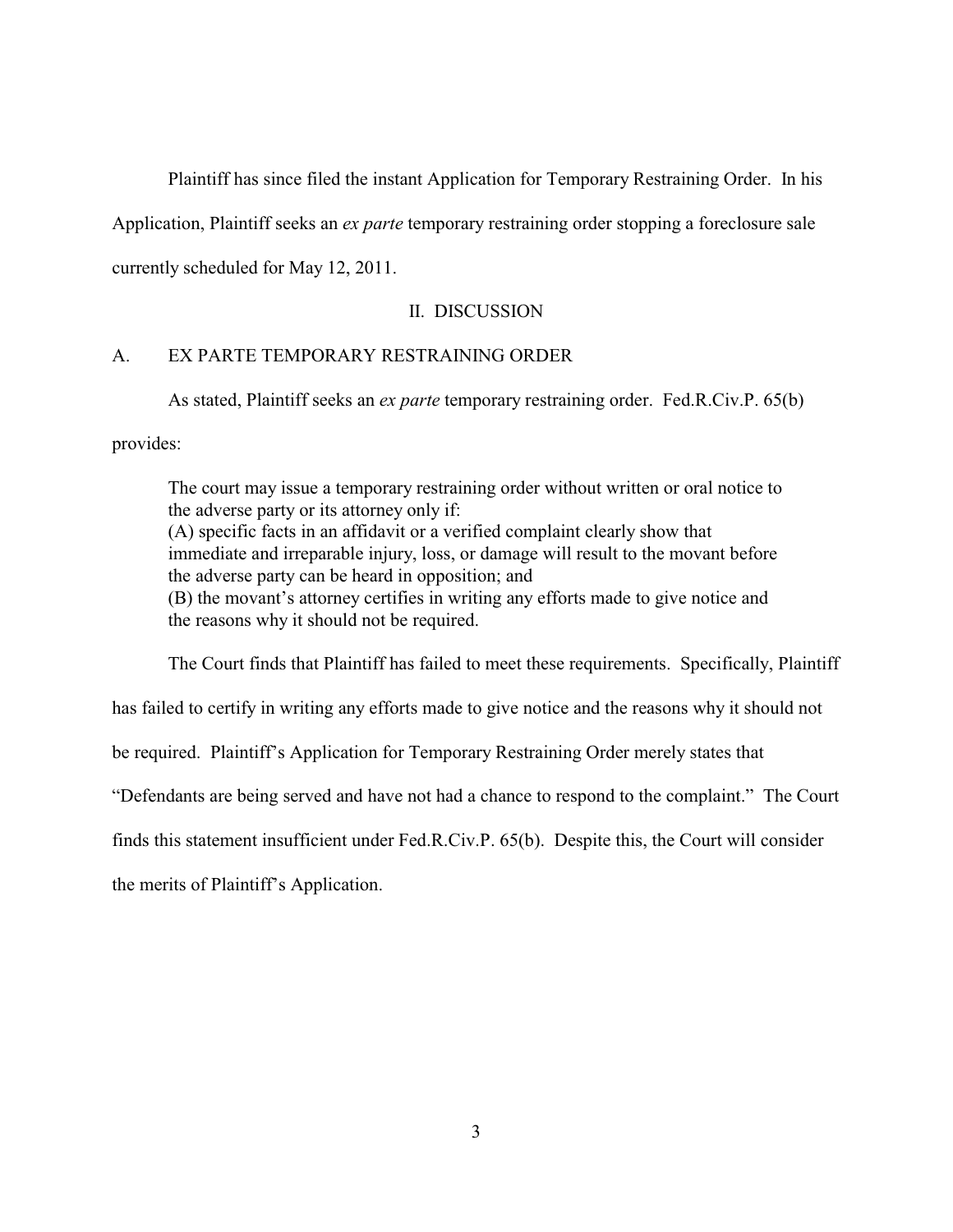### B. TEMPORARY RESTRAINING ORDER

The standard for a temporary restraining order is the same as a preliminary injunction.<sup>4</sup> "A preliminary injunction is an extraordinary remedy, and thus the right to relief must be clear and unequivocal."<sup>5</sup> In order for Plaintiff to be entitled to a preliminary injunction, Plaintiff must show: (1) a substantial likelihood of success on the merits; (2) irreparable harm to the movant if the injunction is denied; (3) the threatened injury outweighs the harm that the preliminary injunction may cause the opposing party; and (4) the injunction, if issued, will not adversely affect the public interest. 6

Having reviewed the contents of Plaintiff's Verified Complaint, the Court finds that he has failed to show a substantial likelihood of success on the merits. Indeed, many of Plaintiff's claims—such as his claim that Defendants lack the authority to foreclose and that his mortgage was "securitized"—are based on theories which have been repeatedly rejected by this Court. As to Plaintiff's other claims, the Court finds that he has failed to show a substantial likelihood of success on the merits of those claims. Therefore, the Court will deny Plaintiff's Application.

#### III. CONCLUSION

It is therefore

ORDERED that Plaintiff's Application for Temporary Restraining Order (Docket No. 2) is DENIED.

*Bachman By and through Bachman v. W. High Sch.*, 900 F.Supp. 248, 250 (D. Utah <sup>4</sup> 1995) *aff'd* 132 F.3d 542 (10th Cir. 1997).

*Nova Health Sys. v. Edmondson*, 460 F.3d 1295, 1298 (10th Cir. 2006). <sup>5</sup> *General Motors Corp. v. Urban Gorilla, LLC*, 500 F.3d 1222, 1226 (10th Cir. 2007). <sup>6</sup>